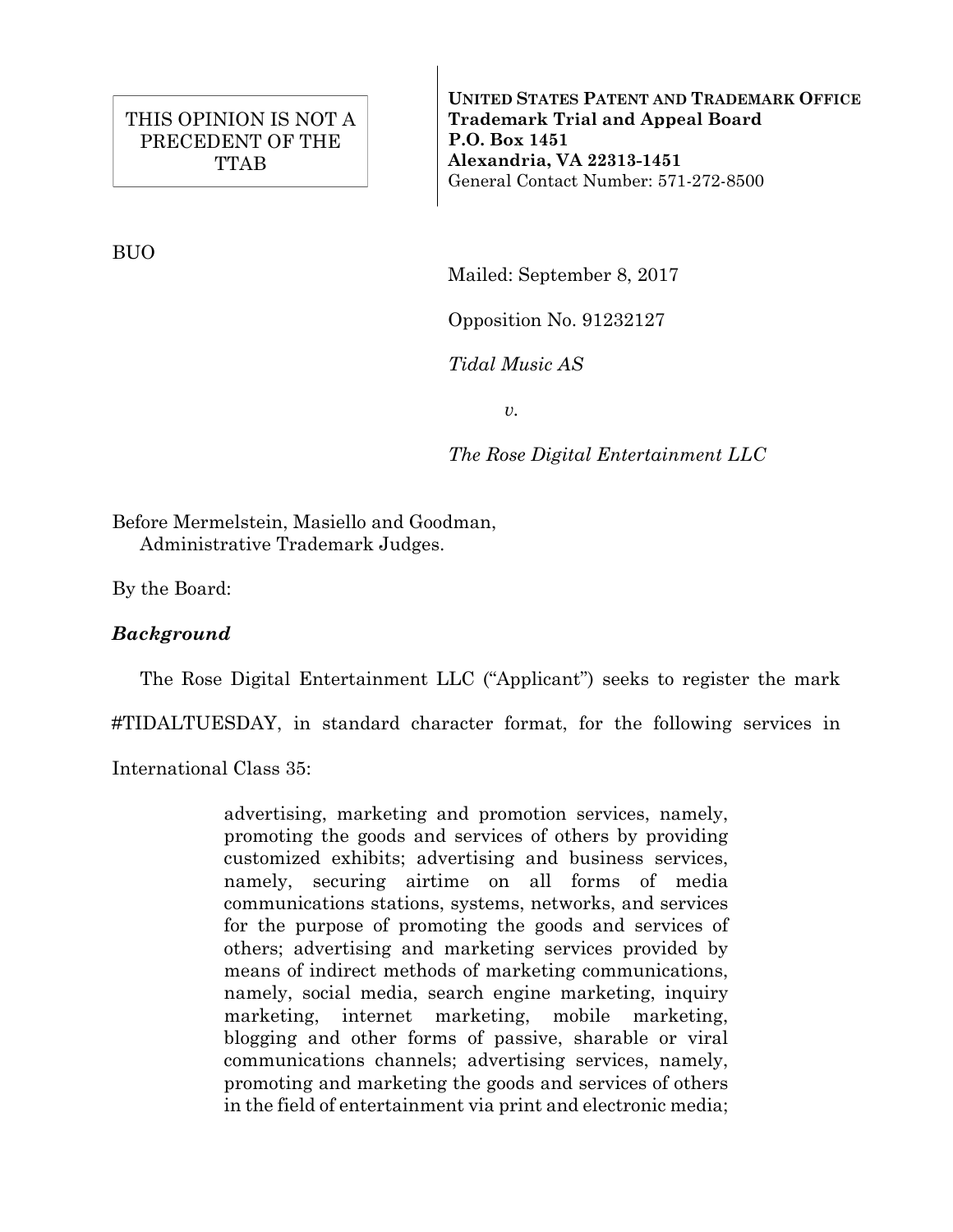on-line advertising and marketing services; providing advertising, marketing and promotional services, namely, development of advertising campaigns for social media; social media strategy and marketing consultancy focusing on helping clients create and extend their product and brand strategies by building virally engaging marketing solutions; the promotion of music videos, songs, and other forms of digital content through marketing campaigns on social media and websites.<sup>1</sup>

 Tidal Music AS ("Opposer") filed a notice of opposition on the grounds of likelihood of confusion under Trademark Act Section 2(d), 15 U.S.C. § 1052(d), dilution under Section 43(c), 15 U.S.C. § 1125(c), and deceptiveness under Section 2(a), 15 U.S.C. § 1052(a). Opposer pleaded ownership of Registration No. 4830066 for the mark TIDAL, in standard characters, for computer software for use in the field of media and music, in International Class 9; retail store services in the field of media and music, and providing an online marketplace for the purchase and sale of music and media, in International Class 35; electronic transmission of downloadable music and media, online chat rooms, and bulletin boards, in International Class 38; and providing a website featuring temporary use of non-downloadable software that enables users to download music and media, application service provider services that provide software for use in connection with online music subscription services, and non-downloadable software for accessing music and media content, in International Class 42.2 1 TTABVUE 6-7, ¶ 9. Opposer attached a printout from the USPTO's

<sup>&</sup>lt;sup>1</sup> Application Serial No. 87062109 ("the '109 application"), filed June 6, 2016 based on Applicant's allegation of use of the mark in commerce under Trademark Act Section 1(a), 15 U.S.C. § 1051(a). Applicant alleges June 6, 2016, as the date of first use of the mark anywhere and its first use in commerce.

<sup>2</sup> The registration was issued October 13, 2015, from an application filed September 12, 2014.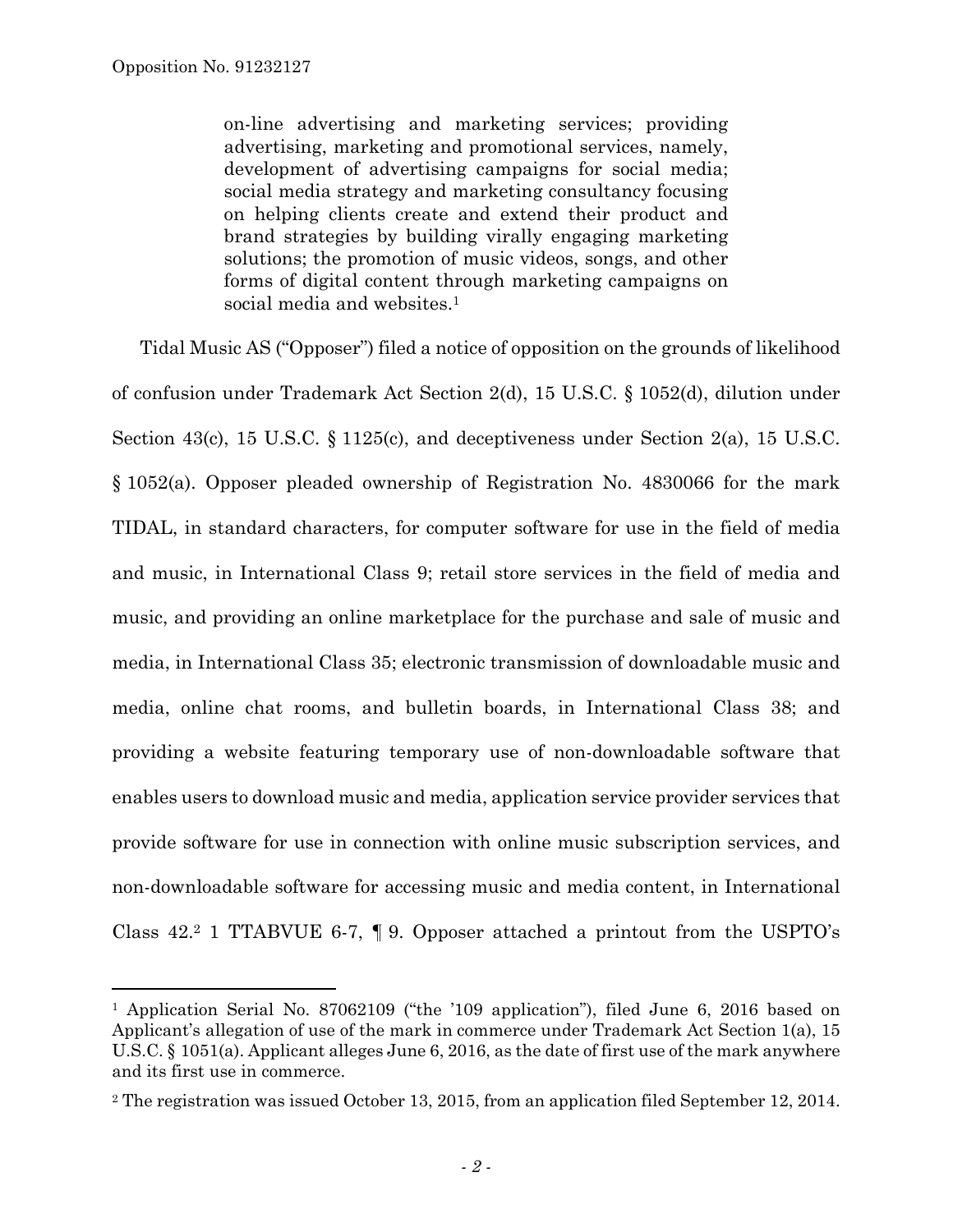Trademark Status and Document Retrieval database ("TSDR"), which shows the current status and title of Opposer's pleaded registration as of the filing date of the notice of opposition. *See* Trademark Rule 2.122(d).

 Opposer's submission of this status and title copy of its registration record is sufficient to establish Opposer's standing to bring this opposition. *See Cunningham v. Laser Golf Corp.,* 222 F.3d 943, 55 USPQ2d 1842, 1844 (Fed. Cir. 2000)*; Research in Motion Ltd. v. Defining Presence Mktg. Grp. Inc.*, 102 USPQ2d 1187, 1190 (TTAB 2012) (pleaded registrations of record); *Vital Pharms. Inc. v. Kronholm*, 99 USPQ2d 1708, 1712 (TTAB 2011) (standing established because pleaded registrations are of record on a motion for involuntary dismissal).

 Applicant, in its answer, admitted such matters as Opposer's ownership of the pleaded mark, 4 TTABVUE 2, ¶ 9, Opposer's widespread use of the mark in connection with music streaming services since October of 2014, *id*., ¶ 2-4, the fame of Opposer's mark, *id*., ¶¶ 8 and 13, and that Opposer's mark became famous prior to Applicant's alleged date of first use, *id*. at 3, ¶ 26. Applicant denied the remaining salient allegations of the notice of opposition and asserted the following "Defense": "[w]e do not currently promote Tidal content, or any content, using the hashtag," and "The Rose has never created or published content under #TidalTuesday, therefore registering the trademark has not caused any confusion with customers." *Id*. at 5-6, ¶¶ 17 and 18.

Now before the Board is Opposer's motion for summary judgment. 6 TTABVUE. Included with its motion for summary judgment, Opposer also moved to amend its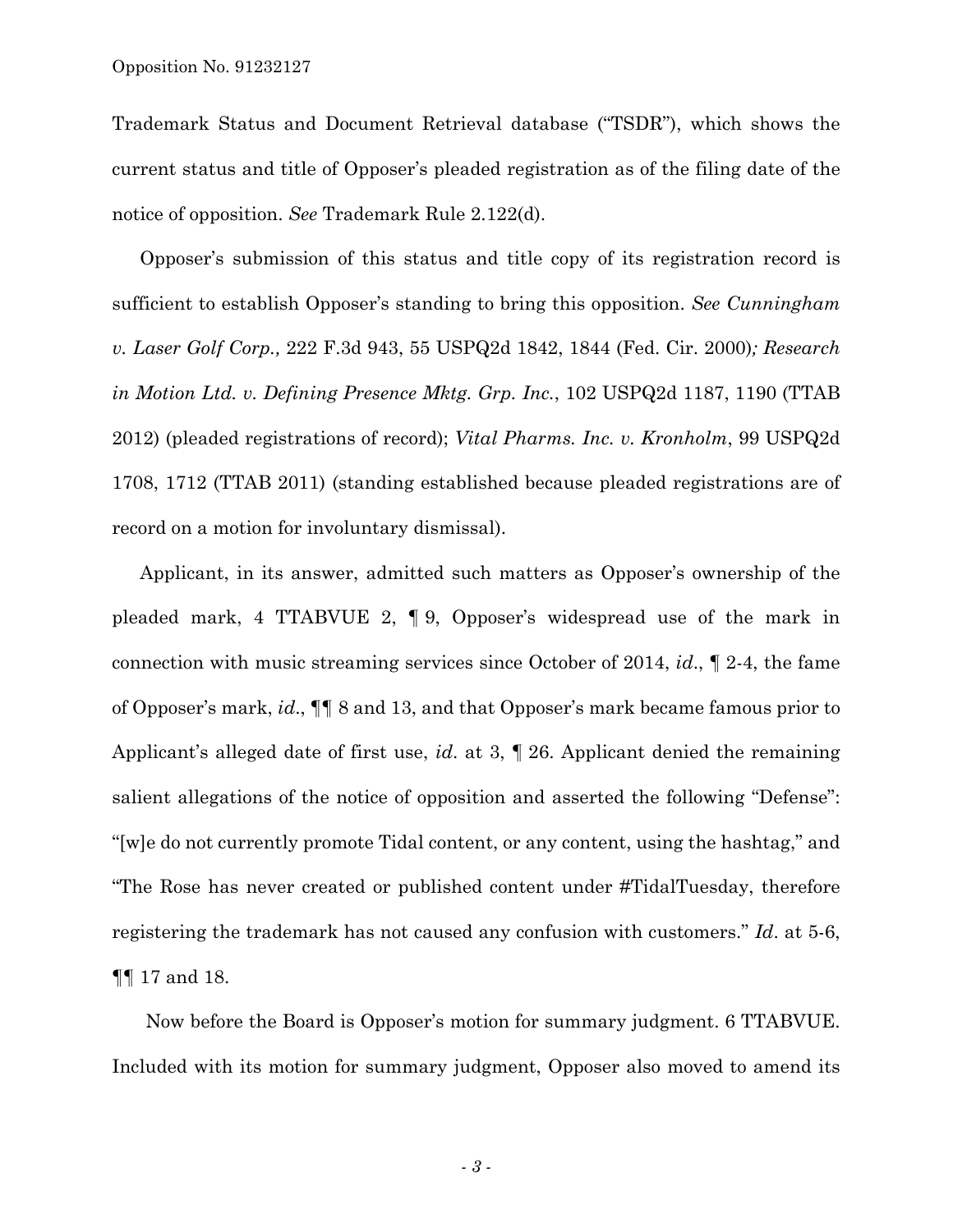Opposition No. 91232127

notice of opposition to add a claim that Applicant "had no *bona fide* use of the #TIDALTUESDAY mark in commerce on or in connection with the services identified in its use-based application, Serial No. 87/062,109 … prior to the filing date of the Application." *Id*. at 2. Opposer argues that "the Board should allow Opposer to amend the Notice of Opposition because Applicant made several admissions regarding Applicant not yet commencing use of the #TIDALTUESDAY mark in U.S. commerce, including making such admissions in Applicant's Answer, in evidence that Opposer found online during the discovery period, and during the initial discovery conference with Opposer." *Id*. at 6.

Should the Board allow Opposer's proposed amendment, Opposer seeks summary judgment on the newly added claim, asserting, "the Application is void *ab initio* for lack of *bona fide* use of the #TIDALTUESDAY mark in United States commerce in connection with the identified services as of the filing date of Applicant's use-based Application," and "no genuine issue of material fact exists regarding Applicant's nonuse." *Id*. at 7. The motion for summary judgment is fully briefed.

## *Motion to Amend*

 Applicant does not contest Opposer's motion to amend. Nonetheless, the Board has reviewed the motion and the amended pleading. The Board liberally grants leave to amend pleadings at any stage of a proceeding when justice so requires, unless entry of the proposed amendment would be prejudicial to the rights of the adverse party or would violate settled law. *See* Fed. R. Civ. P. 15(a); *see also* Trademark Trial and Appeal Board Manual of Procedure ("TBMP") § 507.02 (June 2017), and cases cited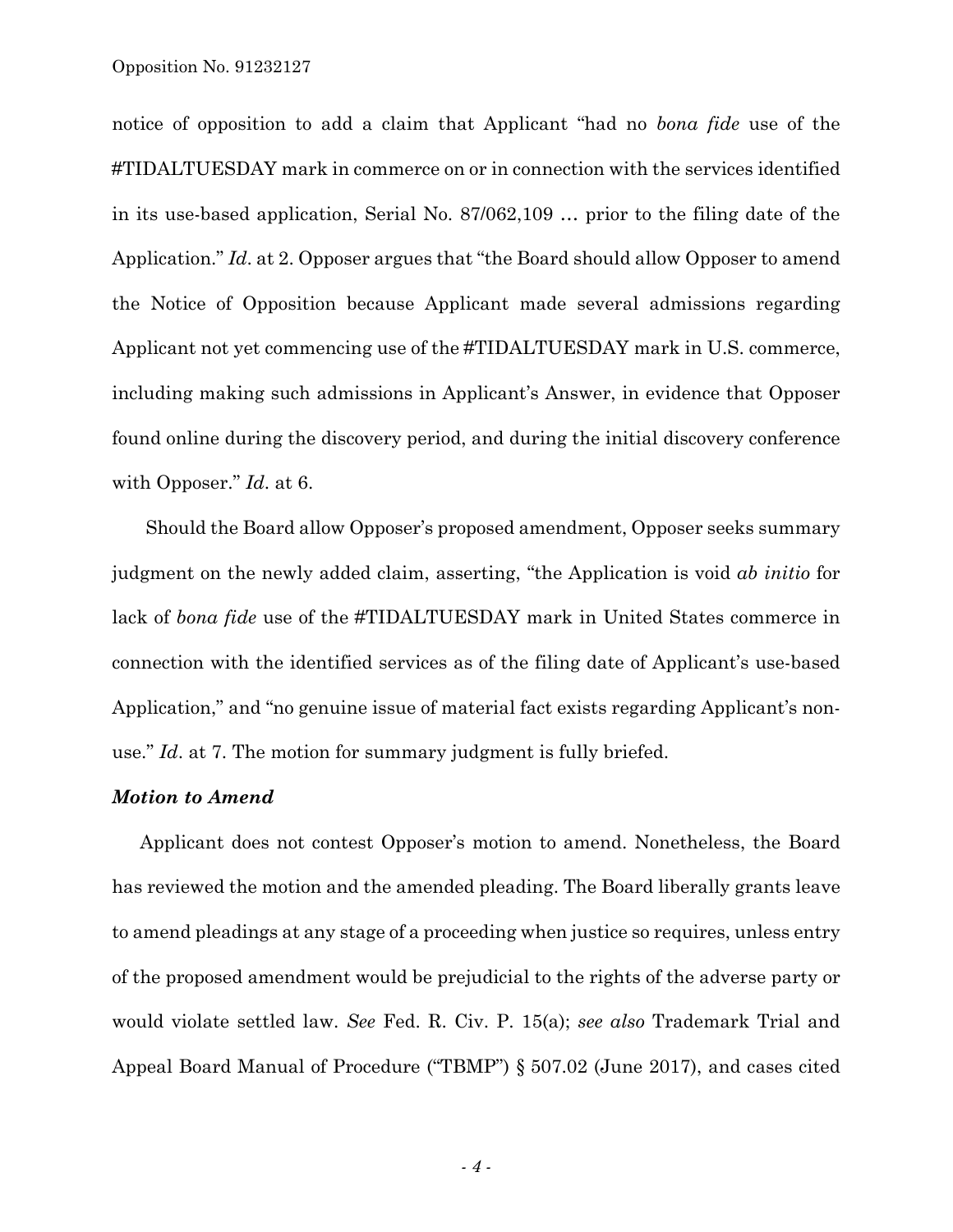therein. Inasmuch as the information that forms the basis of Opposer's proposed claim was learned through Applicant's answer, statements made during the parties' discovery conference and Applicant's responses to discovery requests, all subsequent to the filing of the initial notice of opposition and reasonably contemporaneous to the filing of the present motion, the claim has been timely raised. Further, the Board does not find any specific prejudice that would result from amendment of Opposer's pleading. *See Metromedia Steakhouses Inc. v. Pondco II Inc.,* 28 USPQ2d 1205, 1206- 07 (TTAB 1993); *Focus 21 Int'l Inc. v. Pola Kasei Kogyo KK*, 22 USPQ2d 1316, 1318 (TTAB 1992) (motion to amend filed prior to opening of petitioner's testimony period permitted). As Opposer points out, much if not all of the information needed for Applicant to defend the proposed additional claim is already in Applicant's custody or control. Additionally, the allegation of facts supporting the proposed added claim provides sufficient detail as to the basis thereof. *Conolty v. Conolty O'Connor NYC LLC*, 111 USPQ2d 1302, 1309 (TTAB 2014); *Great Seats, Ltd. v. Great Seats, Inc.*, 84 USPQ2d 1235, 1244 (TTAB 2007).

 Accordingly, Opposer's motion for leave to file an amended notice of opposition adding a claim of nonuse is **GRANTED**; and the amended pleading is now Opposer's operative pleading. 6 TTABVUE 39-47. We now turn to Opposer's motion for summary judgment. For purposes of deciding the motion, we deem Applicant to have denied the allegations regarding the newly added ground.

*- 5 -*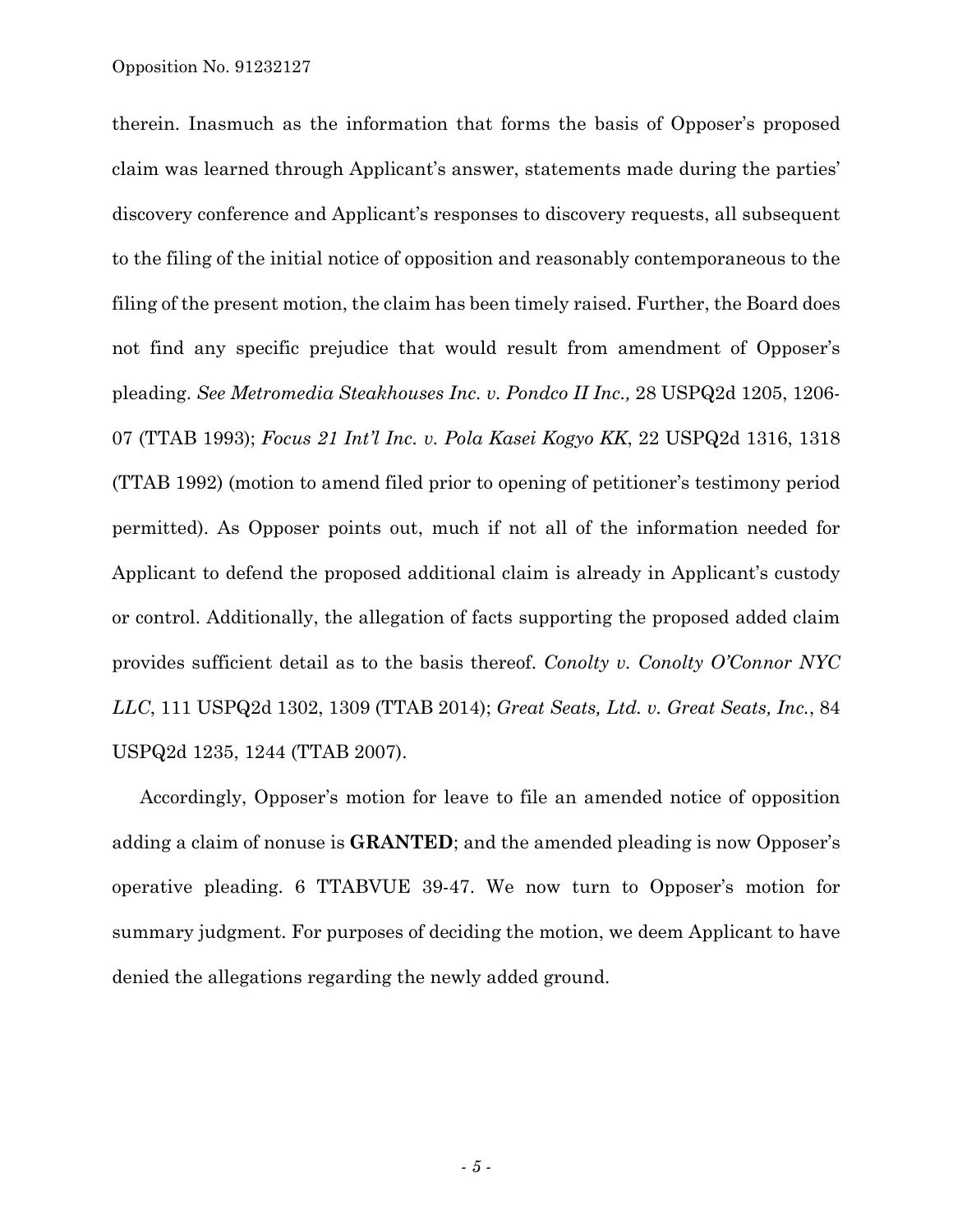## *Motion for Summary Judgment*

Summary judgment is an appropriate method of disposing of cases in which there are no genuine disputes as to material facts, thus allowing resolution as a matter of law. *See* Fed. R. Civ. P. 56(a). In deciding motions for summary judgment, the Board follows the well-established principles that all evidence must be viewed in a light favorable to the non-movant, and all justifiable inferences are to be drawn in the nonmovant's favor. The Board may not resolve disputes of material fact; it may only ascertain whether such disputes exist. *See Lloyd's Food Prods. Inc. v. Eli's Inc*., 987 F.2d 766, 25 USPQ2d 2027 (Fed. Cir. 1993); *Opryland USA Inc. v. Great Am. Music Show Inc.,* 970 F.2d 847, 23 USPQ2d 1471 (Fed. Cir. 1992); *Olde Tyme Foods Inc. v. Roundy's Inc.*, 961 F.2d 200, 22 USPQ2d 1542 (Fed. Cir. 1992).

 The burden is on the party moving for summary judgment to demonstrate the absence of any genuine dispute of material fact, and that it is entitled to summary judgment as a matter of law. Fed. R. Civ. P. 56(a). The burden of the non-movant to respond arises only if the summary judgment motion is properly supported. *Adickes v. S.H. Kress & Co.*, 398 U.S. 144, 160-61 (1970). If the evidence produced in support of the summary judgment motion does not meet this burden, "summary judgment must be denied even if no opposing evidentiary matter is presented." *Id*. (quoting Fed. R. Civ. P. 56 advisory committee notes to the 1963 amendments).

 When a moving party's motion for summary judgment is supported by evidence sufficient to indicate that there is no genuine dispute as to any material fact and that the moving party is entitled to judgment, the burden shifts to the non-moving party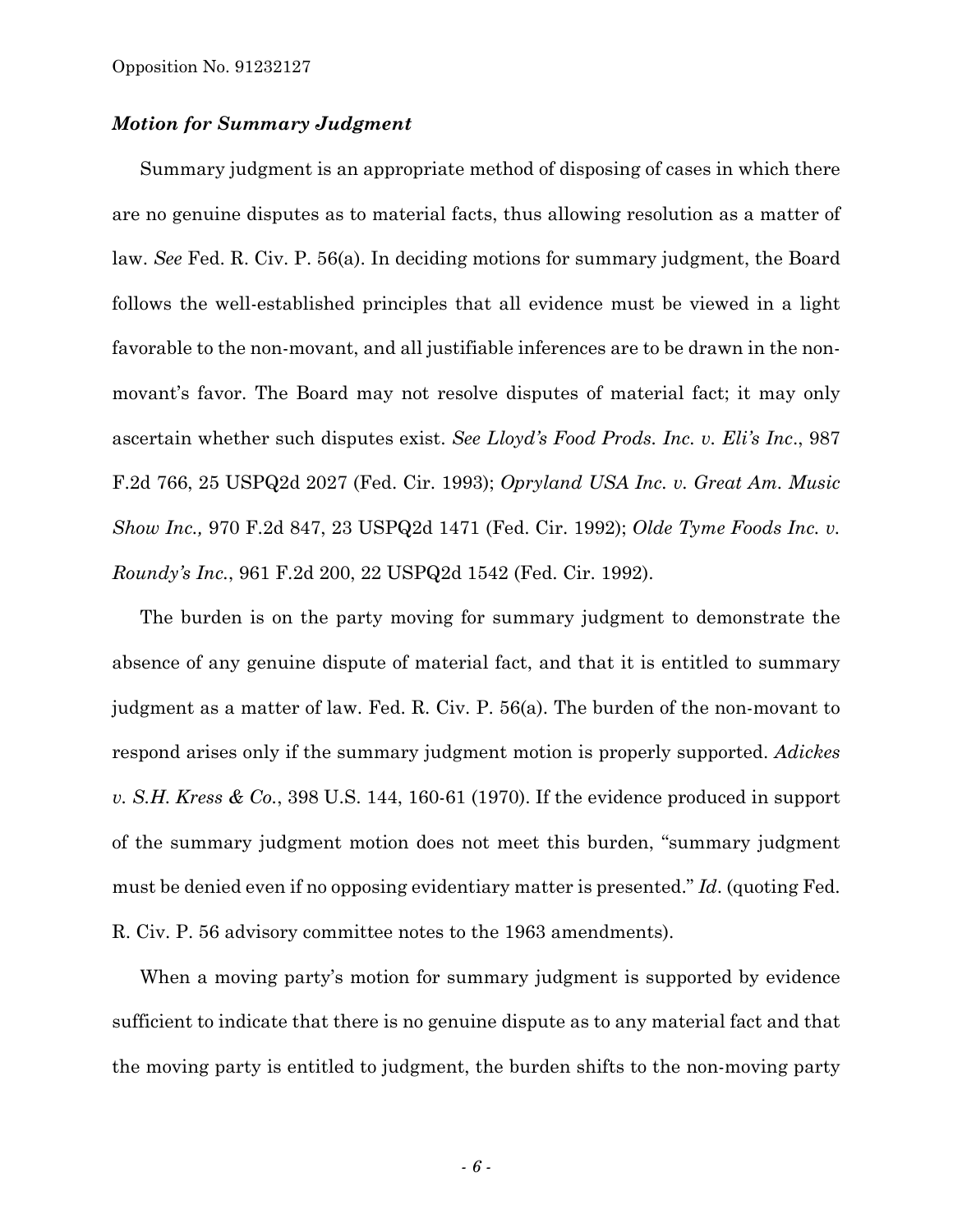to demonstrate the existence of at least one genuine dispute as to a material fact that requires resolution at trial. The non-moving party may not rest on the mere allegations of its pleadings and assertions, but must designate specific portions of the record or produce additional evidence showing the existence of a genuine dispute as to a material fact for trial. Factual assertions without evidentiary support are insufficient to defend against a motion for summary judgment. *See Hornblower & Weeks Inc. v. Hornblower & Weeks Inc.*, 60 USPQ2d 1733, 1739 (TTAB 2001) ("applicant has produced no evidence, or raised any expectation that at trial it could produce evidence….").

 In support of its motion for summary judgment, Opposer submitted the declaration of Philippe Zylberg, who authenticated the following exhibits: (1) a copy of the application record of the '109 application;<sup>3</sup> (2) a copy of the specimen submitted in connection with the subject application when it was filed on June 6,  $2016;4$  (3) a copy of the substitute specimen submitted in response to an Office Action citing the deficiency of the initial specimen;<sup>5</sup> (4) a screenshot from Twitter showing no results returned from a search for the term "theroseapp;"6 and (5) screenshots from Twitter

÷.

<sup>3 6</sup> TTABVUE 19-31. The file of an application or registration that is the subject of a Board *inter partes* proceeding forms part of the record of the proceeding without any action by the parties, and reference may be made to the file by any party for any relevant and competent purpose. Trademark Rule 2.122(b)(1); *Cold War Museum, Inc. v. Cold War Air Museum, Inc.*, 586 F.3d 1352, 92 USPQ2d 1626 (Fed. Cir. 2009). The Board discourages filing a copy of the subject application or subject registration because it is already of record. *See Venture Out Properties LLC v. Wynn Resorts Holdings LLC*, 81 USPQ2d 1887, 1889 n.8 (TTAB 2007) (applications automatically of record and need not be introduced again).

<sup>4</sup> *Id*. at 33-34.

<sup>5</sup> *Id*. at 36-37.

<sup>&</sup>lt;sup>6</sup> *Id.* at 61. It is unclear why Opposer has attached this evidence or the connection between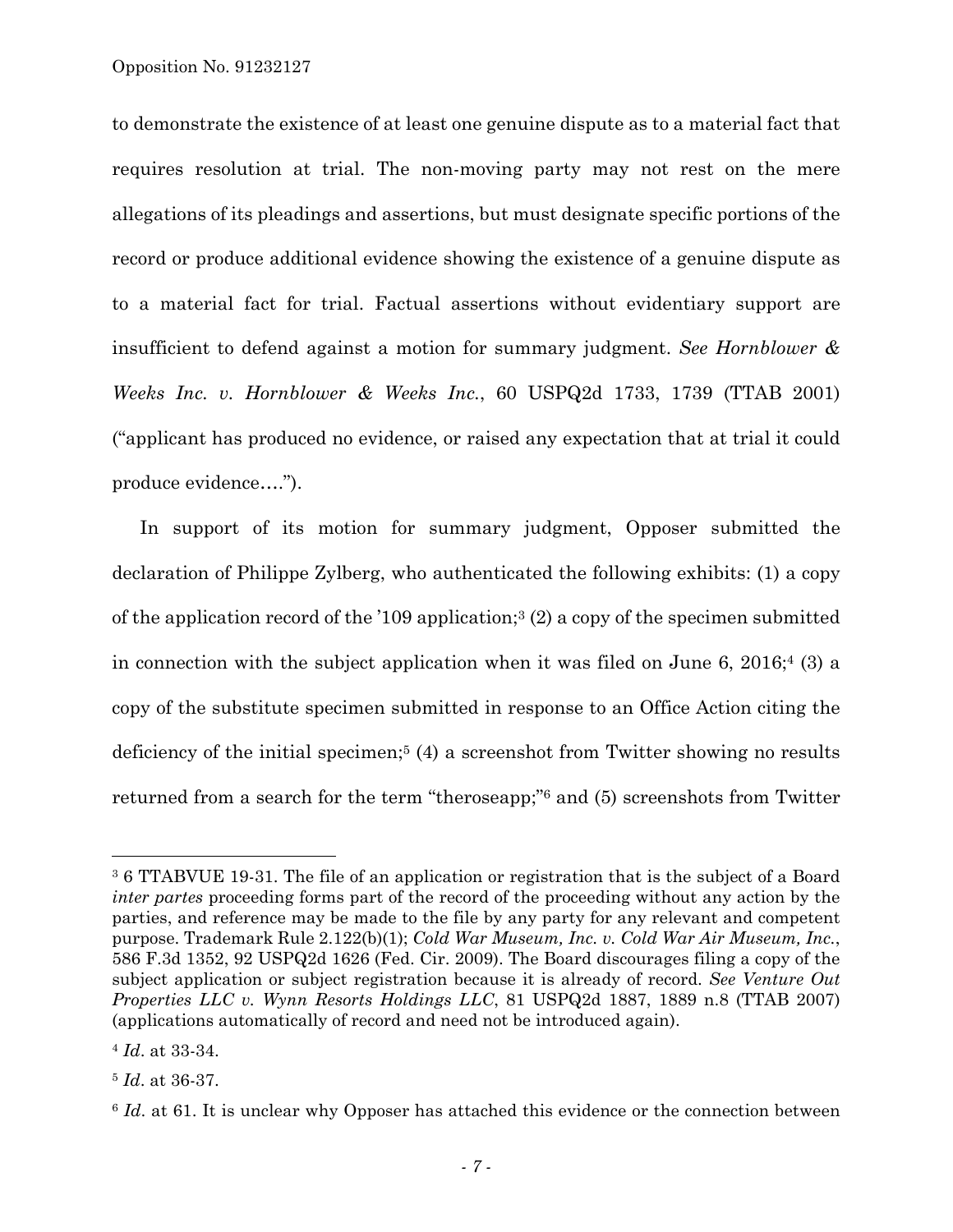showing the posts of "King Juneya,"7 including references to #TIDALTUESDAY and TIDAL.8 Mr. Zylberg also attests, "[d]uring [the] initial discovery conference, Mr. Sims [Applicant's principal and declaration signatory] stated that Applicant has not started using the #TIDALTUESDAY mark in United States commerce." 6 TTABVUE

16-17, ¶ 3. Mr. Zylberg further states:

I have confirmed that … Applicant's domain <tidaltuesday.com> … has never driven sales or traffic to Tidal, has never displayed #TIDALTUESDAY, and has never been used in connection with an active website, let alone as a means to support rendering of the identified services under the #TIDALTUESDAY mark.

*Id*. at 17, ¶ 7.

A. Section 1(a) - Nonuse

Trademark Act Section 1(a) states, in pertinent part:

- (1) The owner of a trademark used in commerce may request registration of its trademark on the principal register hereby established by … filing in the Patent and Trademark Office an application....
- (2) The application shall include specification of … the date of the applicant's first use of the mark, the date of the applicant's first use of the mark in commerce, the goods in connection with which the mark is used ....
- (3) The statement shall be verified by the applicant and specify that—

<sup>&</sup>quot;The Rose App" and Applicant. Opposer presumably attributes ownership of this Twitter name to Applicant.

<sup>7</sup> Opposer asserts in its reply brief that "King Juneya" is an alias for Mr. Robert Sims, Applicant's principal. 10 TTABVUE 7-8. In fact, in a Tweet posted to the Twitter page of King Juneya, reference is made to a connection with "the rose," presumably referring to Applicant. 10 TTABVUE 22. Additionally, throughout several posts, King Juneya refers to the law firm of Pryor Cashman, Opposer's counsel. *See, e.g.*, *Id*. at 30.

<sup>8</sup> *Id*. at 65-74.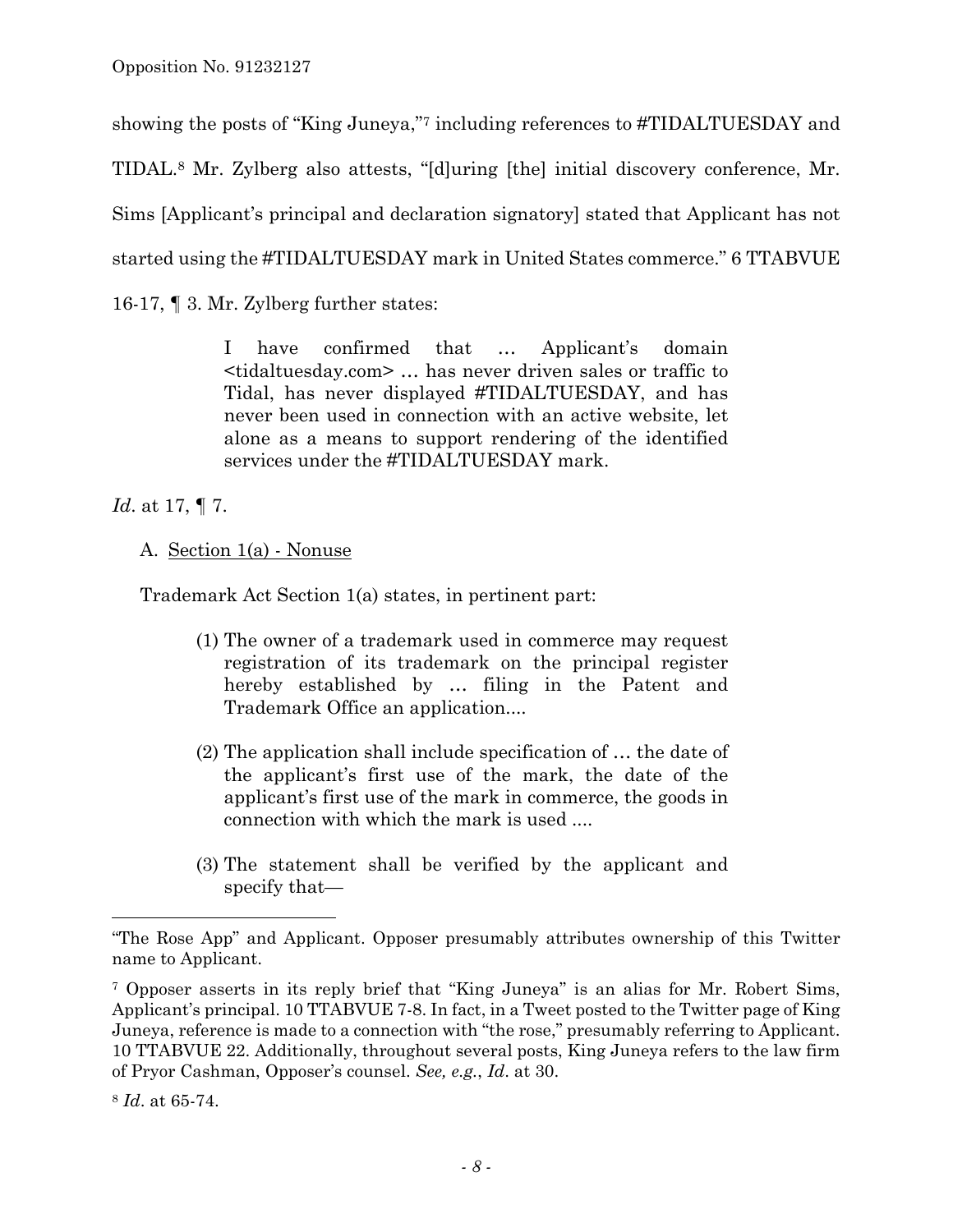. . .

- (B) to the best of the verifier's knowledge and belief, the facts recited in the application are accurate;
- (C) the mark is in use in commerce....

 In an application based on use in commerce under Section 1(a) of the Trademark Act, the applicant must use the mark in commerce on or in connection with all the goods and services listed in the application as of the application filing date. *See* Trademark Rule 2.34(a)(1)(i); *United Global Media Grp., Inc. v. Tseng*, 112 USPQ2d 1039, 1044 (TTAB 2014). Where an applicant has not used the mark on any of the goods listed in its application as of the filing date of the application and the signing of the verified statement, the application is rendered void *ab initio*. *Id*. (citing *Gay Toys, Inc. v. McDonald's Corp.*, 585 F.2d 1067, 199 USPQ 722, 723 (CCPA 1978) (because applicant did not use the mark in commerce in association with the goods at the time it filed the application, its application was void)).

 Opposer argues, "[t]he undisputed Record demonstrates that, as a matter of law, the transaction upon which the application is founded is not *bona fide* and summary judgment should be entered in Opposer's favor." 6 TTABVUE 10. Particularly, Opposer asserts, "[u]sing '#TidalTuesday' on Twitter does not function as a source identifying trademark for any of the Class 35 services …." *Id*. at 11. Opposer also points to the statements made in Applicant's answer and during the parties' discovery conference to support its conclusion that Applicant had not made use of the appliedfor mark in commerce in connection with any of the services claimed in the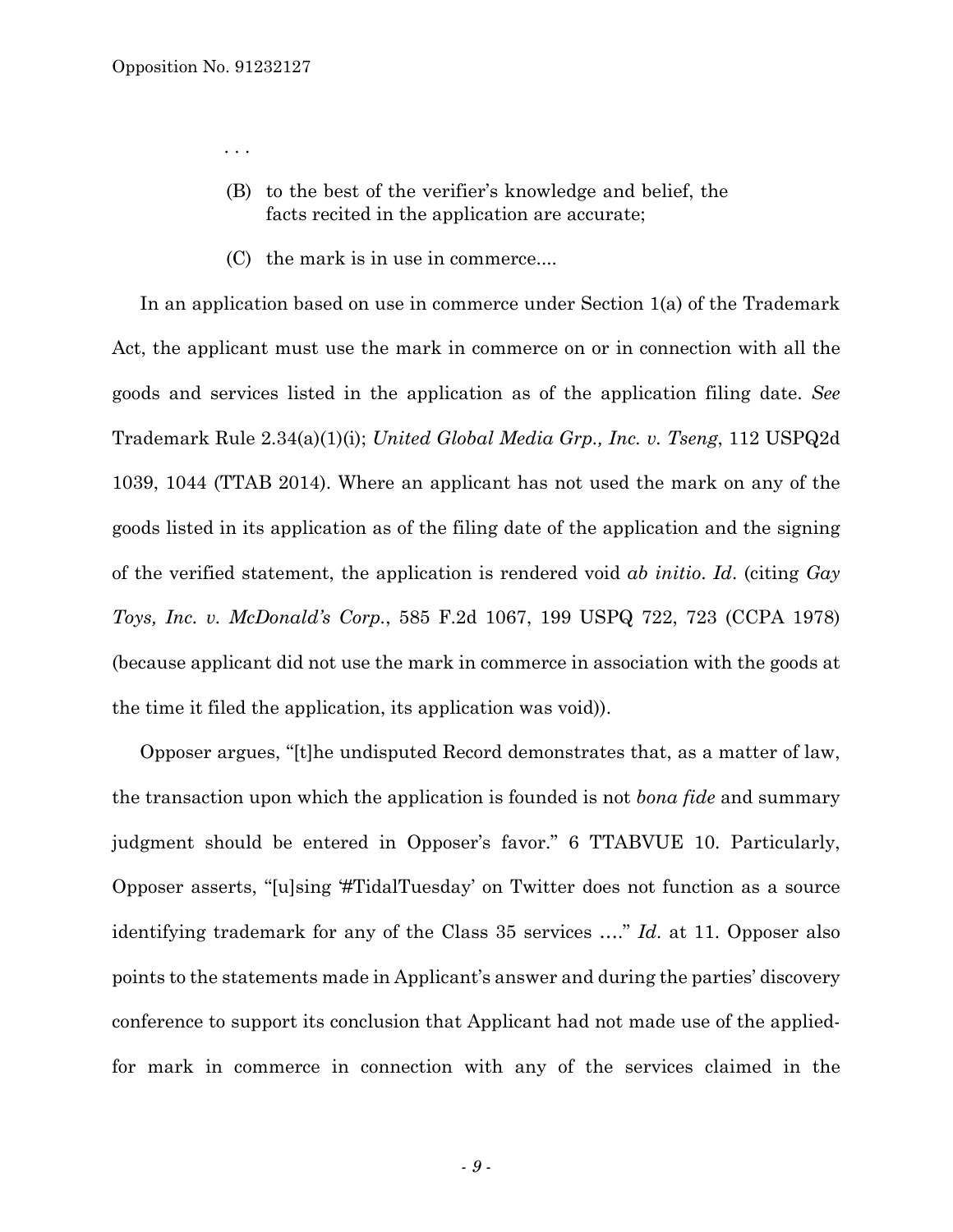application. Additionally, Opposer cites several exerpts from the Twitter page of King Juneya a/k/a Robert Sims, stating that he had not begun using "the hashtag yet," and that he would "start using [his] hashtag … in May [2017]." *Id*. at 12 and 13.

Applicant contests,

—<br>—

The Rose has in fact established '*bona fide*' use of the mark. We currently use #TidalTuesday in business. The use of Tidal to describe the goods we review and promote is an example of 'Fair Use', as there is no other way to describe, review, and report on the exclusive goods the opposer creates on social media." 7 TTABVUE 2-3. Applicant asserts that "[w]ithin the industry described in this application, *Bona Fide* use is established when The Rose Digital Entertainment uses the Business pages/products to promote the Hashtag #TidalTuesday as a product coming soon.

*Id*. at 6. To this end, Applicant states, "The Rose Digital Entertainment has not started releasing original content under the #TidalTuesday mark," but is "promoting the coming of the '#TidalTuesday' product," and "actively developing website and product presentations …." *Id*. at 4. Finally, Applicant argues against consideration of the evidence supplied by Opposer from the Twitter page of King Juneya, contending, "@TheJuneya makes no reference to being owned by Robert Sims or The Rose Digital Entertainment." *Id*. at 6. However, Applicant's argument is belied by Opposer's submission, with its reply brief, of the Instagram page of "KingJuneya," which lists Robert Sims as the owner of the page and shows a picture of the same person pictured on the King Juneya Twitter page.9 10 TTABVUE 7-8.

<sup>9</sup> In viewing the evidence in a light most favorable to Applicant and drawing all justifiable inferences in its favor, we would have assumed (for the purposes of the pending motion) that King Juneya and Robert Sims are alter egos of Applicant, The Rose Digital Entertainment, such that use attributed to *any* of them would inure to Applicant's benefit. There is, however,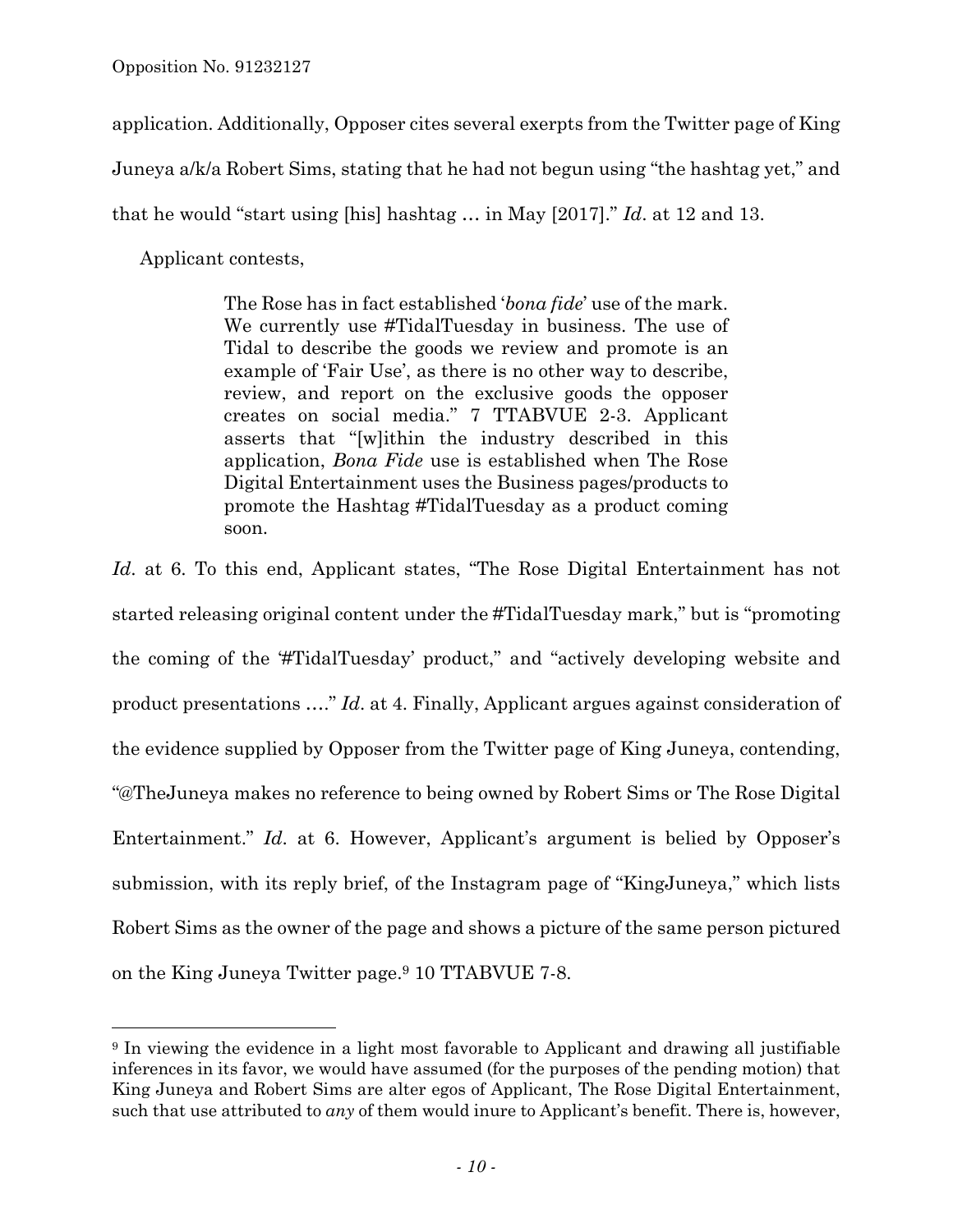Opposition No. 91232127

 In support of its response, Applicant provided: (1) a copy of its "Content Delivery Plan;"<sup>10</sup> (2) screenshots of the Twitter and Facebook pages of Tidal Tuesday;<sup>11</sup> (3) screenshots of webpages displaying third-party usage of the term "tidaltuesday;"12 (4) a copy of an unexecuted and undated "Website Development Agreement" from WeLive Branding, accompanied by an email from The WeLive Company dated April 26, 2017, indicating that they have received the "initial investment" from Mr. Sims for his project and the "requested content" has been uploaded;<sup>13</sup> and (5) a screen capture from a mobile device showing the Twitter pages of "@TheRoseDEnt" and "@TidalTuesdays."14

 An applicant seeking registration of a mark under Section 1(a) must have used the mark in commerce on or in connection with the identified goods or services at the time of filing. Use of a mark in connection with services occurs "when it is [1] used or displayed in the sale or advertising of services and [2] the services are rendered in commerce" which can be regulated by Congress. Trademark Act § 45. *Lyons v. Am. Coll. of Veterinary Sports Med. & Rehab*., 859 F.3d 1023, 123 USPQ2d 1024, 1027

÷.

no evidence of any such use.

<sup>&</sup>lt;sup>10</sup> 7 TTABVUE 8.

<sup>11</sup> *Id*. at 9. Applicant asserts that these social media pages are both "owned by The Rose Digital Entertainment." Nonetheless, the Facebook page shows no activity and the Twitter page simply shows several posts of "#TIDALTUESDAY" with nothing more.

<sup>&</sup>lt;sup>12</sup> *Id.* at 10. Despite Applicant's assertion, the references to "tidaltuesday" in these webpages are not attributable to Applicant. Indeed, the stories refer to a submarine that ran aground in 1916 and stories from the Isle of Wight.

<sup>13 7</sup> TTABVUE 11-12. The evidence does not contain any mention of the mark #TIDALTUESDAY.

<sup>14</sup> *Id*. at 13.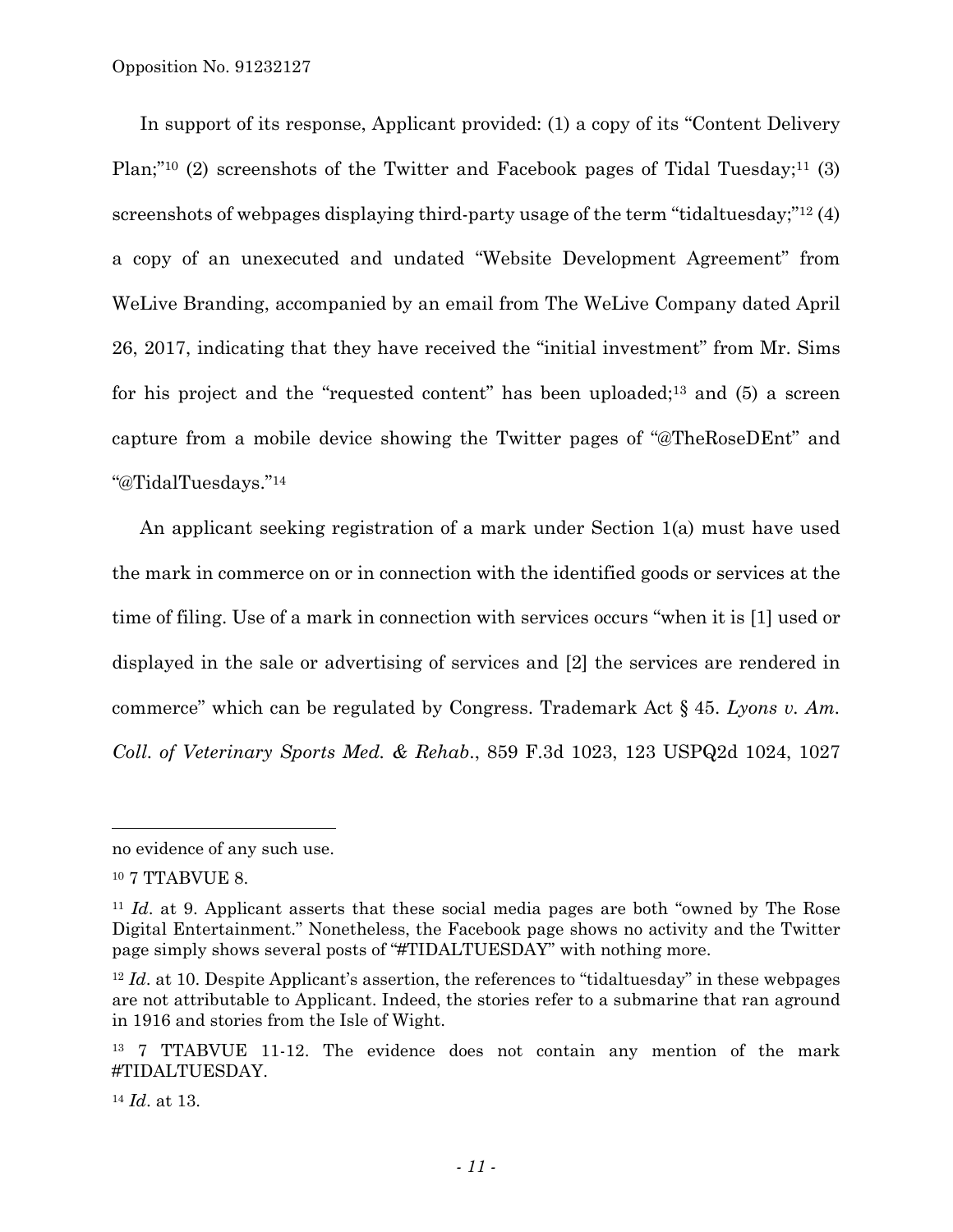(Fed. Cir. 2017). No matter how earnest, the mere preparation to use a mark in the rendering of services is insufficient. *Aycock Eng'g Inc. v. Airflite Inc*., 560 F.3d 1350, 90 USPQ2d 1301, 1308 (Fed. Cir. 2009).

By introducing evidence showing no dispute as to the fact that Applicant had not used the mark in commerce in connection with the services claimed in the '109 application, Opposer has satisfied its burden under the summary judgment standard. It was then incumbent upon Applicant to supply evidence sufficient to demonstrate that there is at least one genuine dispute of material fact to be determined at trial. However, Applicant has not submitted evidence raising a factual dispute. Instead, Applicant's evidence supports only a finding that the applied-for mark was not in use in commerce in connection with any of the identified services at the time the underlying application was filed. Although Applicant states, for instance, that "The Rose has in fact established 'bona fide' use of the mark," Applicant goes on to explain that in its opinion, "*Bona Fide* use is established when The Rose Digital Entertainment uses the Business pages/products to promote the Hashtag #TidalTuesday *as a product coming soon*." (Emphasis added.) Applicant's understanding of "use" with respect to the Trademark Act is incorrect. As explained, under the Trademark Act, "use in commerce" requires that the identified services actually be rendered. Employment of a mark to promote a service not yet rendered is not use of a mark in commerce under the statute. In particular, the forward-looking nature of Applicant's statements, *e.g.* "planning," "developing," and "coming soon," demonstrates that Applicant has yet to use the mark in connection with any services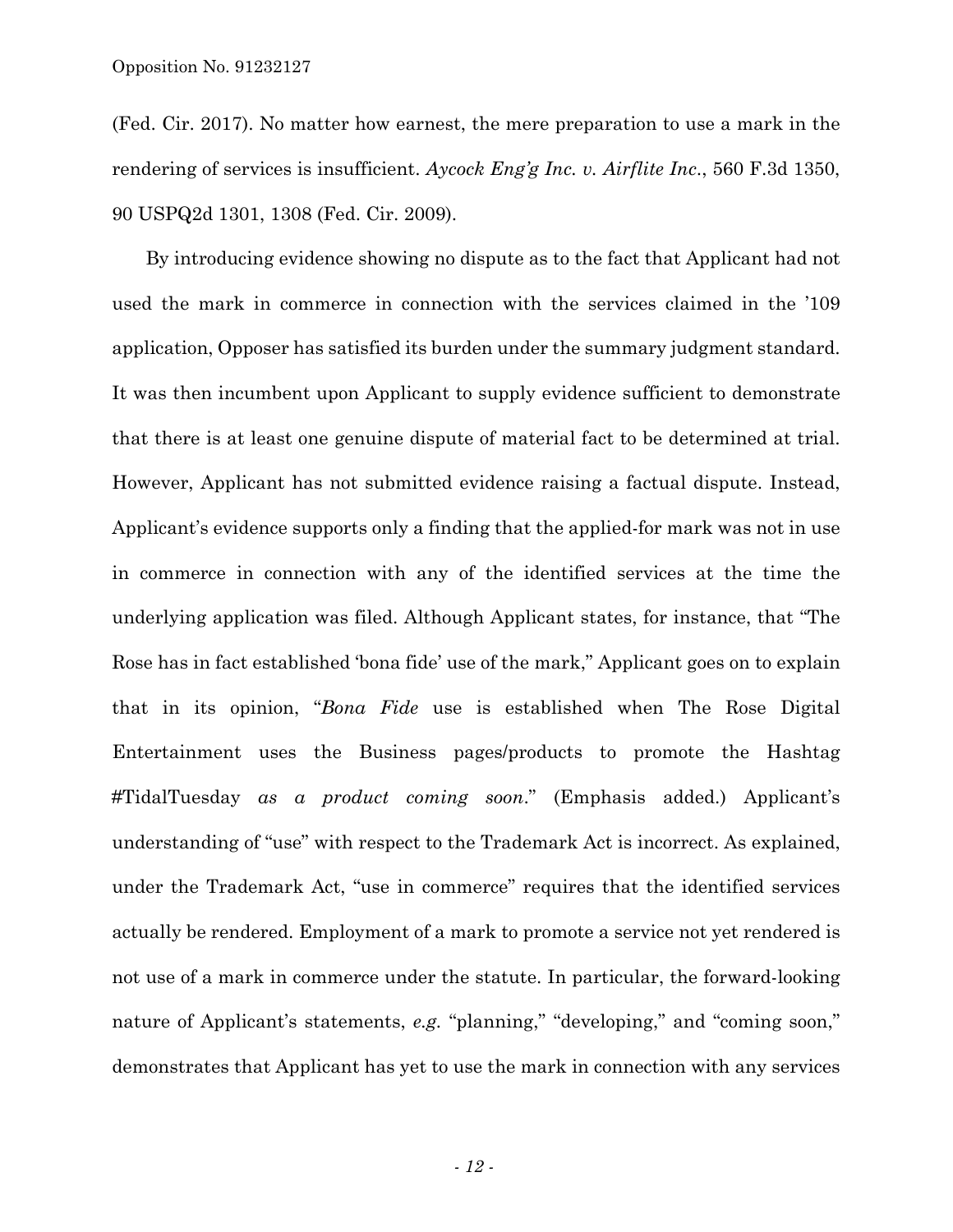and is still planning and developing a strategy to use the mark. Indeed, Applicant's concessions made in its answer and the corresponding statements made in its response to the present motion for summary judgment do not show any dispute whether Applicant has used the mark in commerce in connection with any of the services listed in the application.

 The mere mention of a term on the Internet, divorced from the advertisement *and* rendering of an identified service, does not constitute use of a trademark in commerce. As the Court of Appeals for the Federal Circuit found in *Couture v. Playdom, Inc.*, 778 F.3d 1379, 113 USPQ2d 2042 (Fed. Cir. 2015), for an application based on Section 1(a), use in commerce must be "as of the application filing date." *Id*. at 2043 (citing Trademark Rule 2.34(a)(1)(i)). In *Couture*, although the specimen in the underlying application was a website advertising the services, the Board found, and the Court agreed, that additional evidence showed that the services had not actually been rendered to any customer until well after the application filing date. *Id*. at 2044. "Without question, advertising or publicizing a service that the applicant intends to perform in the future will not support registration"; the advertising must instead "relate to an existing service which has already been offered to the public." *Aycock Eng'g Inc*., 90 USPQ2d at 1308 (internal quotation marks and citations omitted).

 Because we find on this record that no genuine disputes of material fact remain as to Opposer's standing, or its newly asserted claim of nonuse under Section 1(a), and that Opposer is entitled to judgment as a matter of law on that ground, Opposer's

*- 13 -*